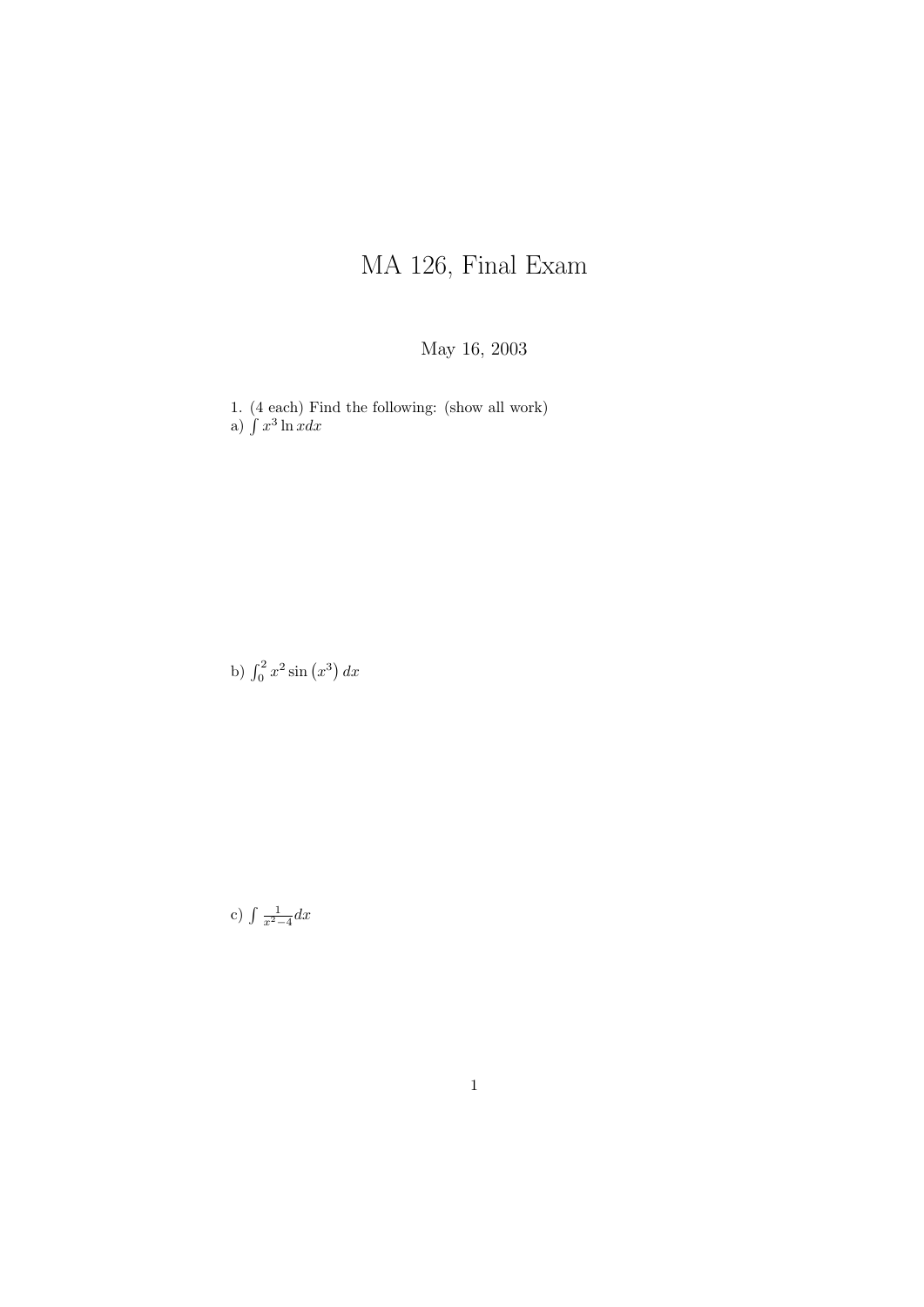d)  $\int x \cos x dx$ 

e)  $\int_0^1 (x^2 + 1)^2 dx$ 

f) 
$$
\int \frac{x^2}{1+x^6} dx
$$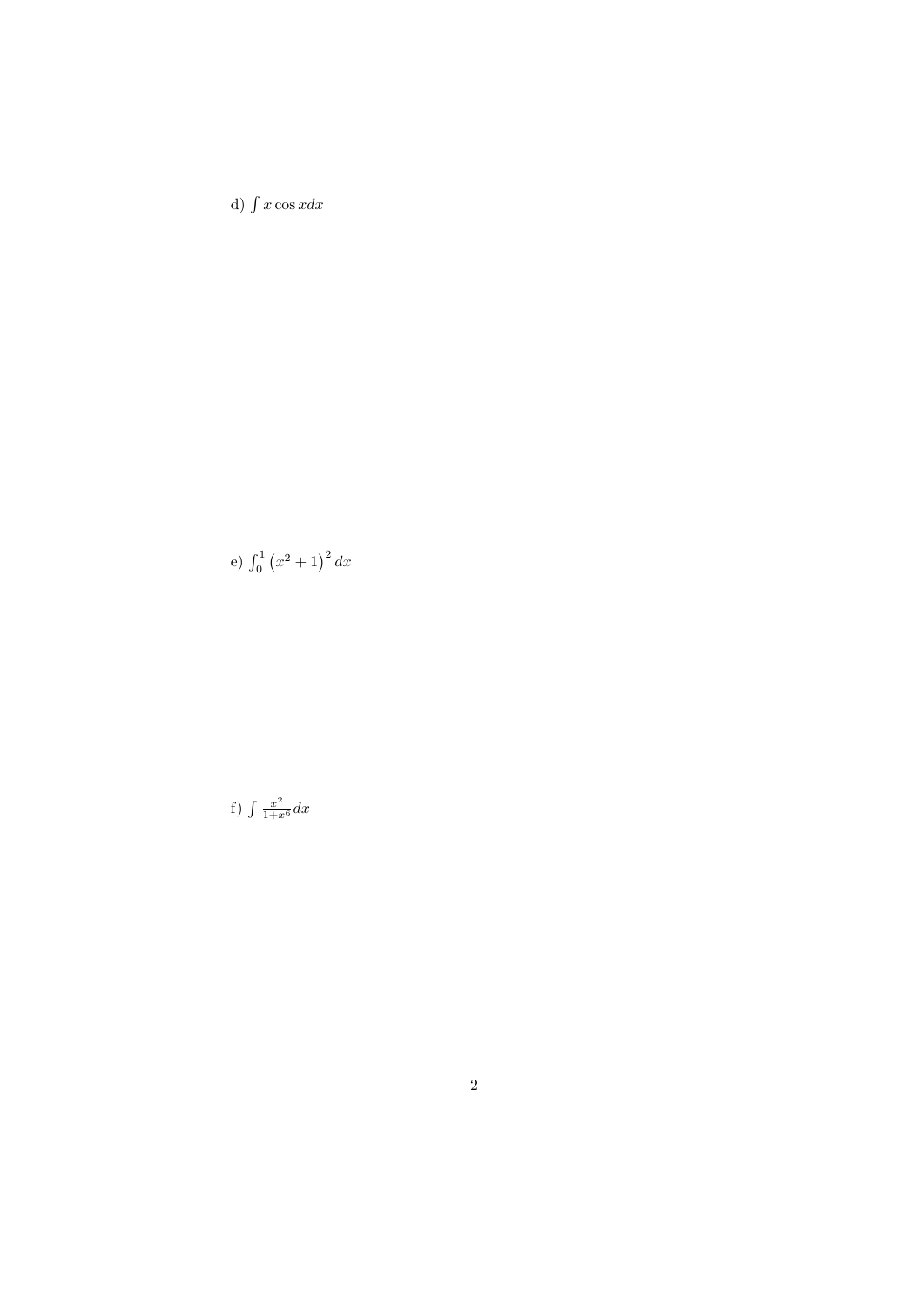2. (6) Find an infinite series which represents the following: (show all details)

$$
\int_0^2 e^{x^3} dx
$$

3. (6) Define the definite integral from  $a$  to  $b$  of  $f$ .

4. (8) Does  $\int_1^\infty x^{5/6} e^{-x^2} dx$  converge? Show why or why not.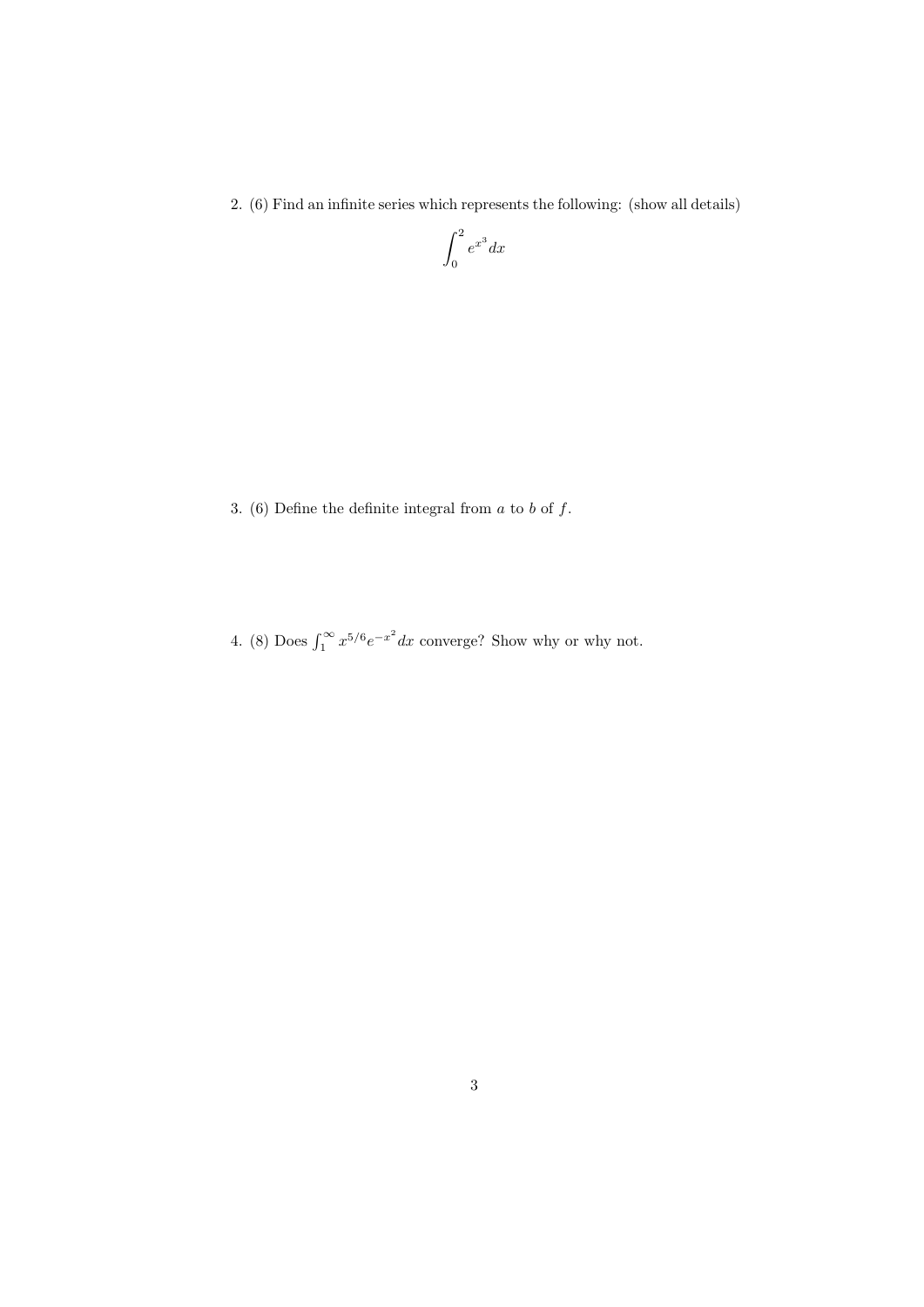5.  $(8)$  Find the first 6 terms of the series solution to the equation

$$
Y'' + 2Y = \sin x
$$
  

$$
Y(0) = 2,
$$
  

$$
Y'(0) = 1
$$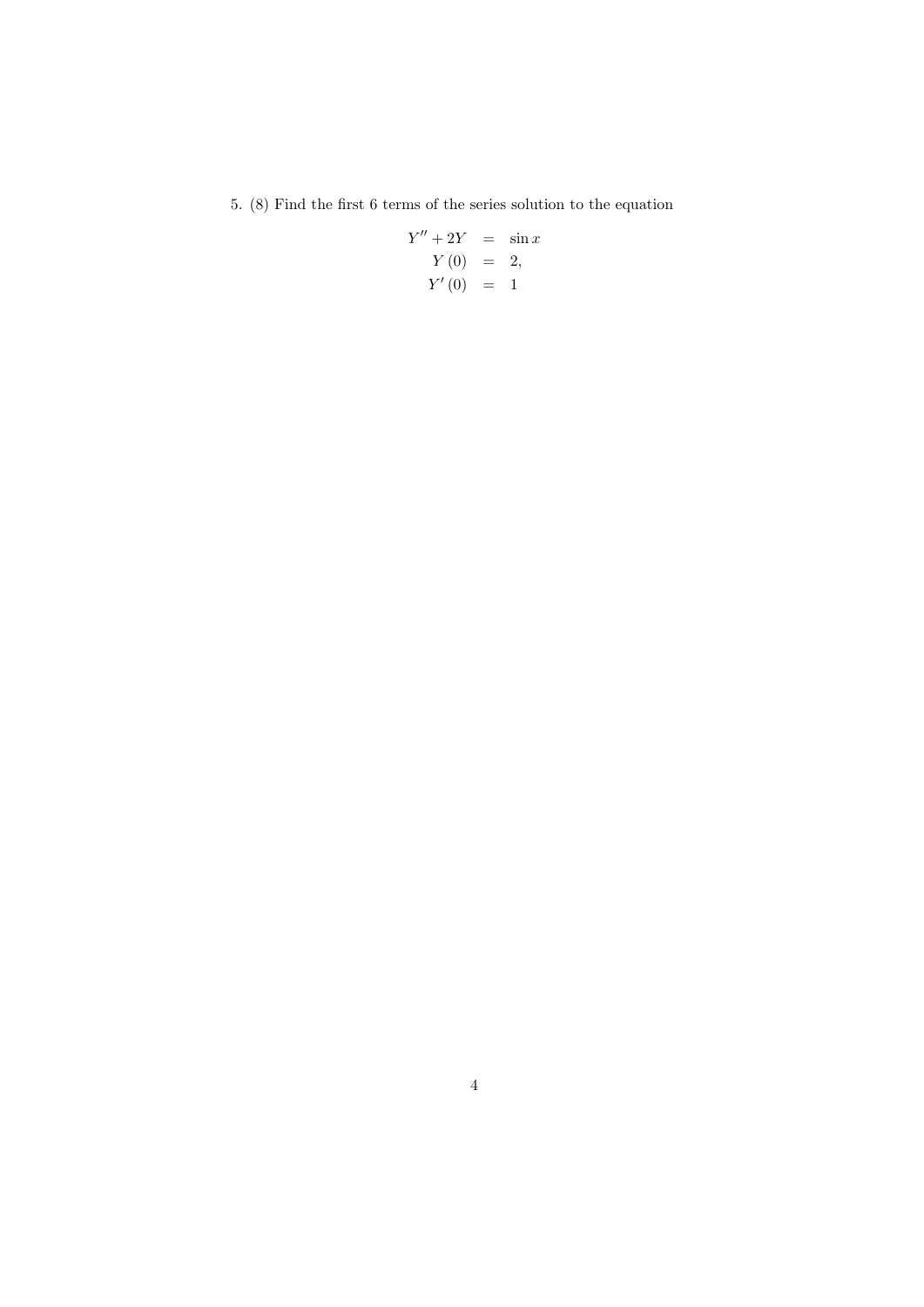6. (8) Estimate

$$
\int_0^{\frac{1}{2}} e^{x^2} dx
$$

to within an accuracy of .01. Show your estimate is within this accuracy.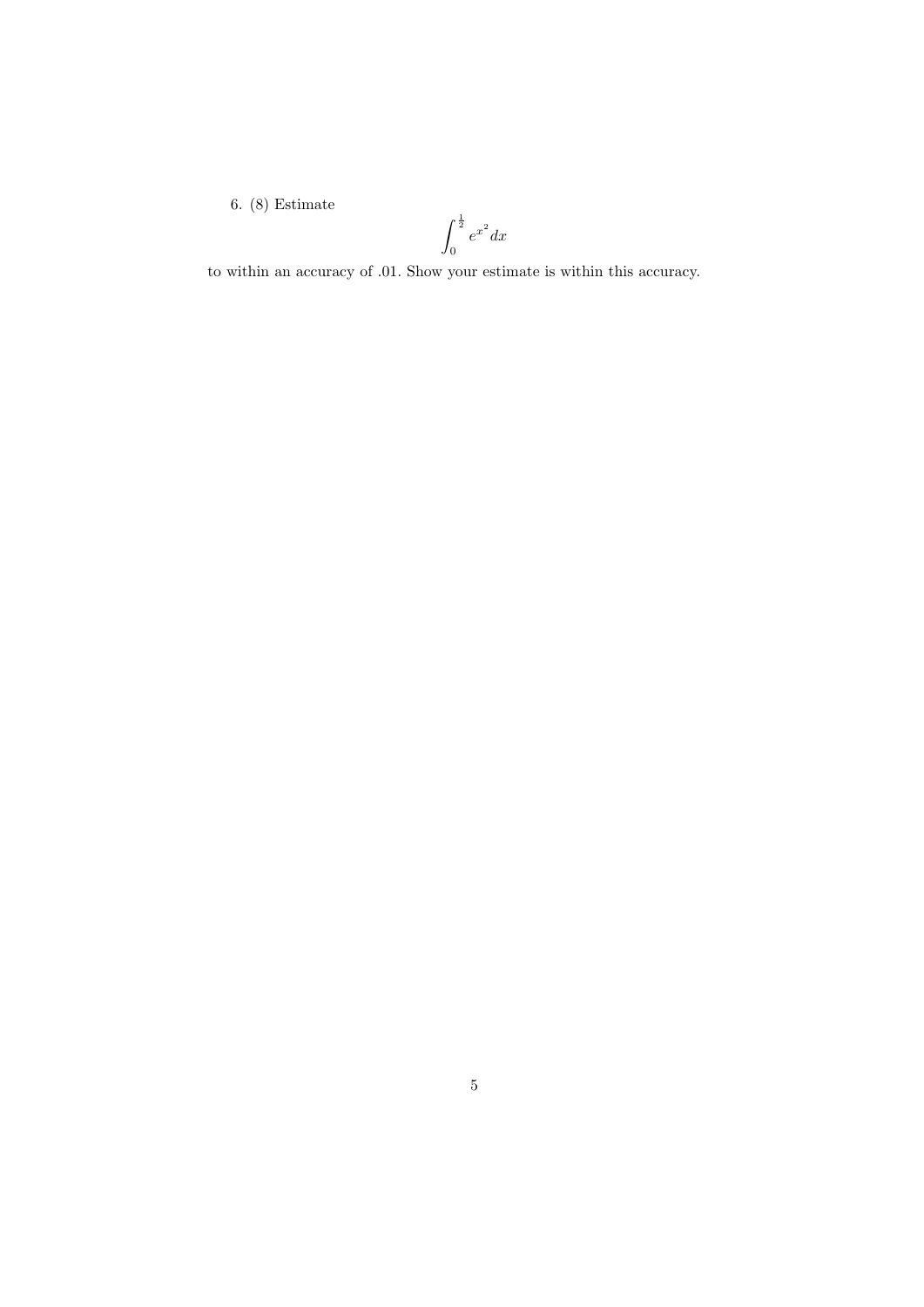## 7. (8) Does the series

$$
\sum_{i=1}^{\infty} \frac{(-1)^i 4^i}{i!}
$$

converge? Why or why not, in detail?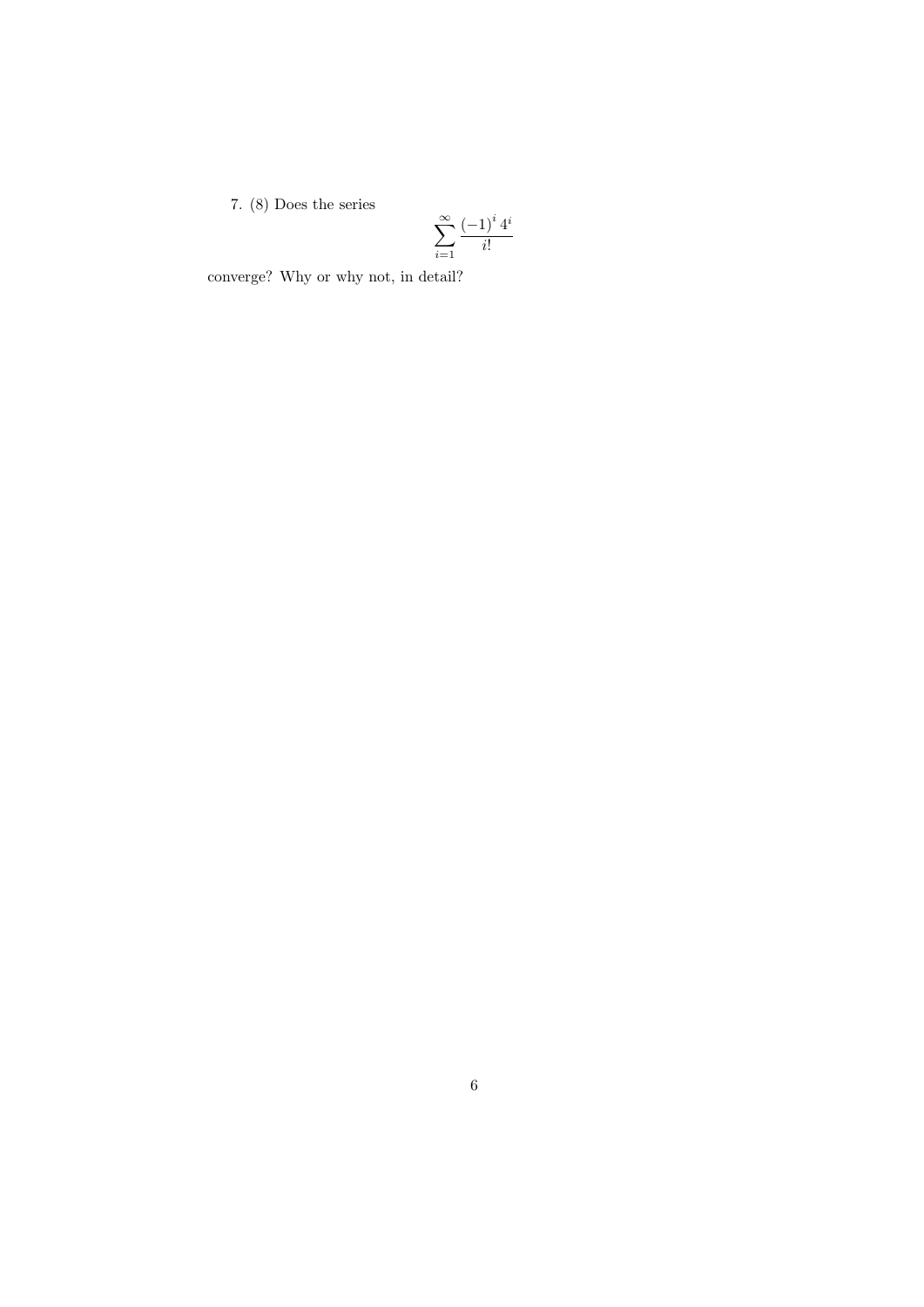8. (8) Rotate the region between  $y = 2x^2 - x$  and  $y = x^3$  about the y axis. What is the volume?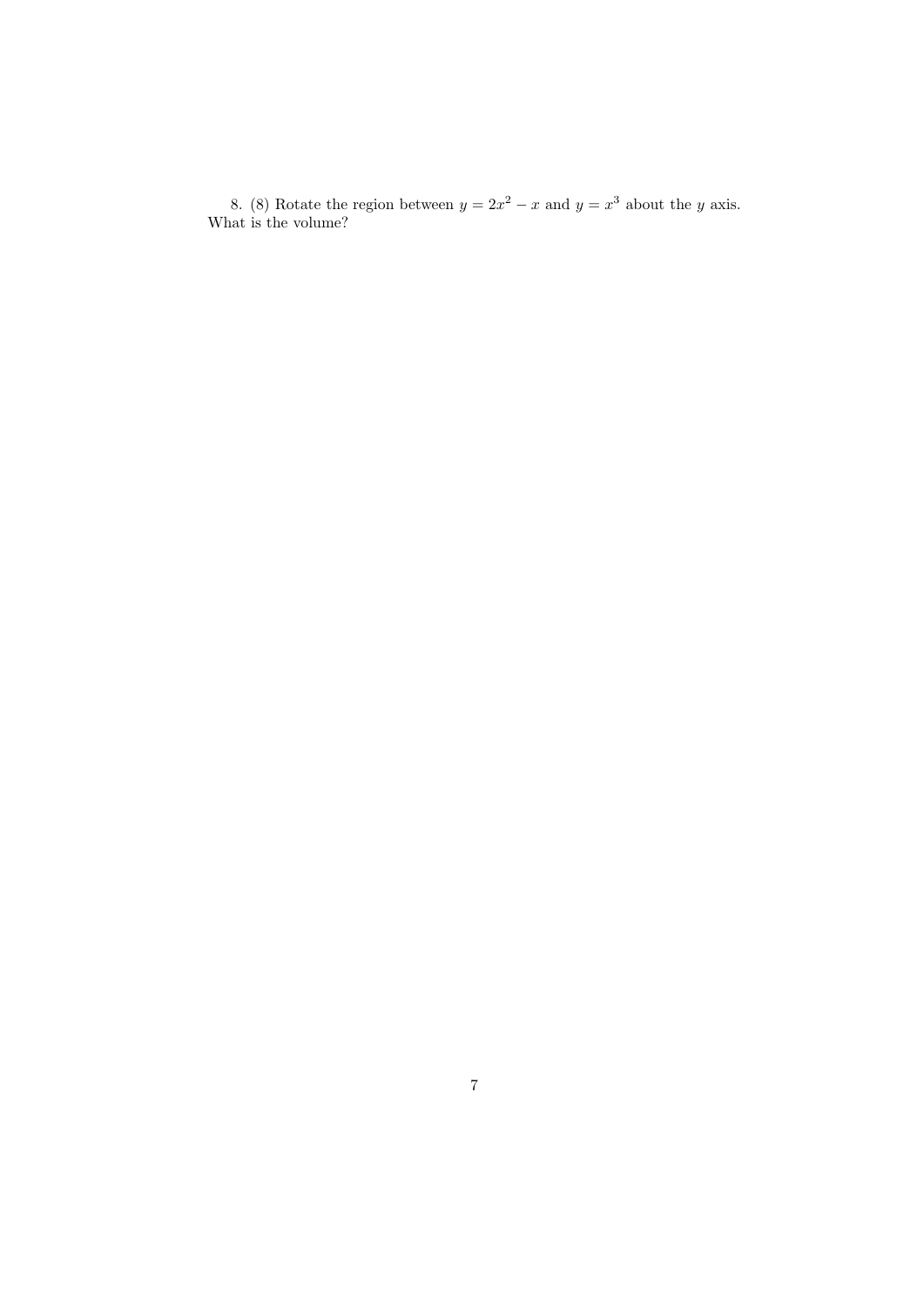9. (8) Estimate  $\sin\left(\frac{6}{5}\right)$  to within an accuracy of .001, using Taylor series about zero. Show your estimate is within this accuracy. You can leave your estimate as a sum.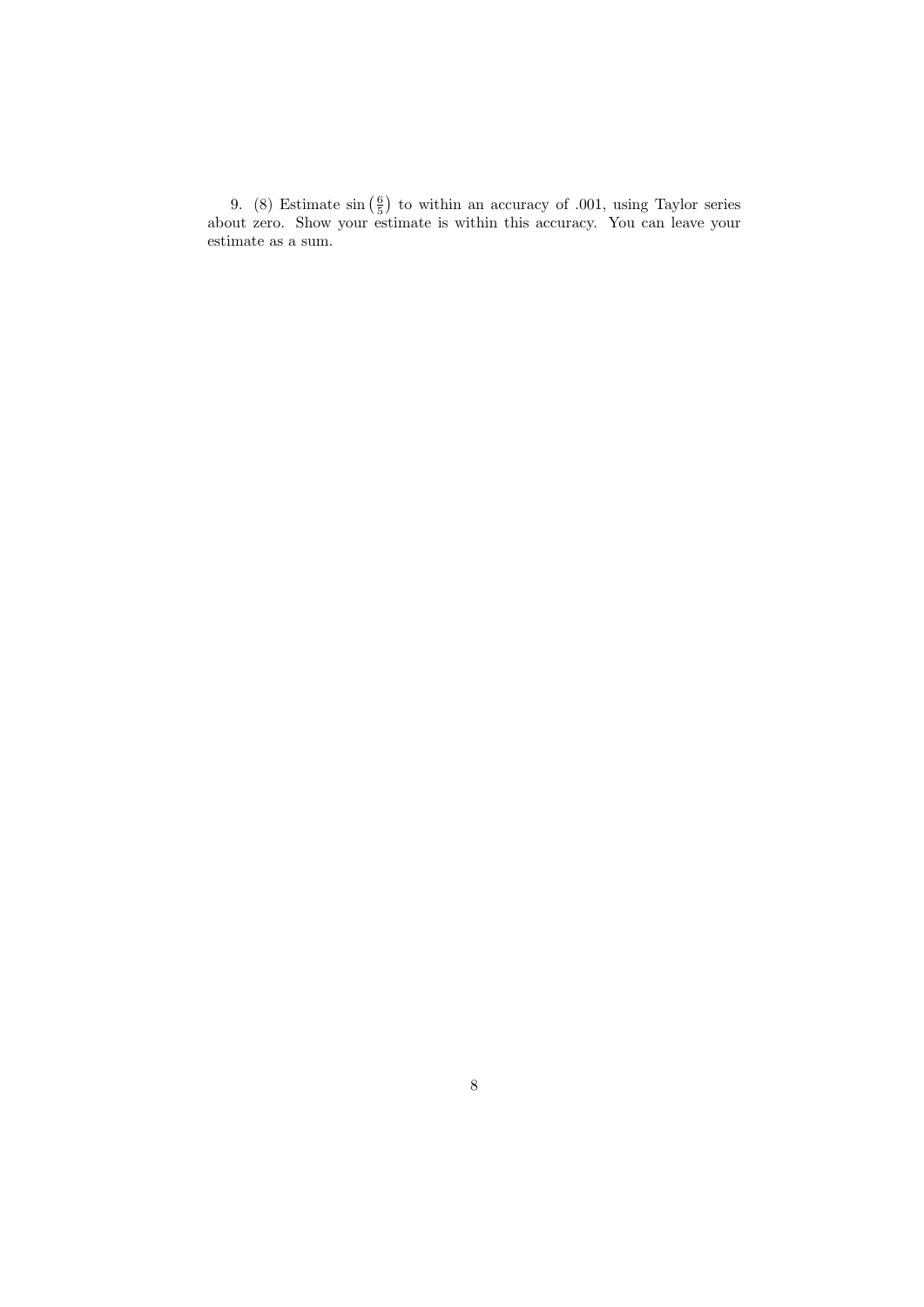10. (8) Does the following series converge or diverge?  $\sum_{i=1}^{\infty} \frac{i^{\frac{3}{2}}}{i^3+1}$ ? You must prove all statements about specific series (such as p−series) which you make in this problem.